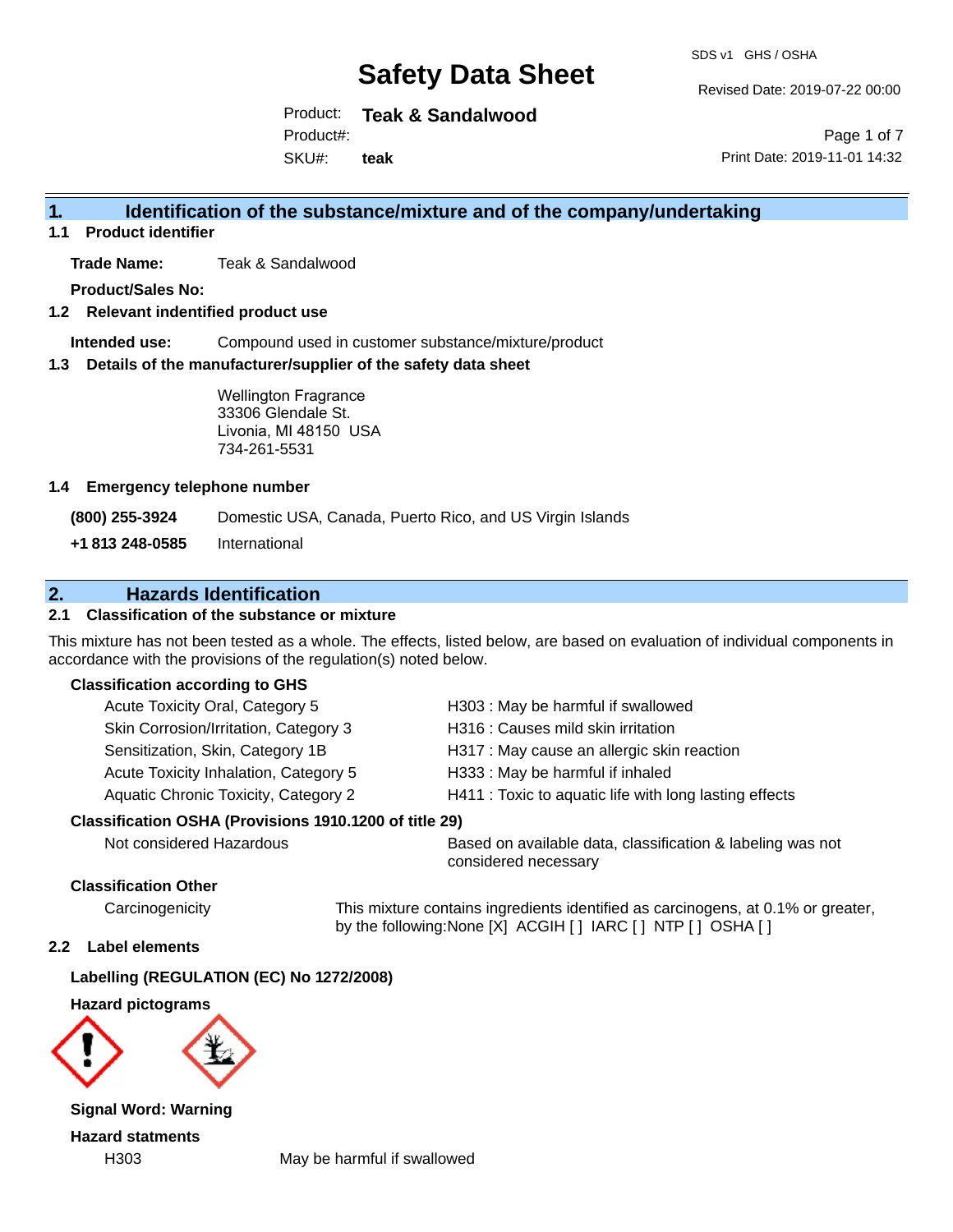#### SDS v1 GHS / OSHA

# **Safety Data Sheet**

#### Revised Date: 2019-07-22 00:00

Print Date: 2019-11-01 14:32

Page 2 of 7

### Product: **Teak & Sandalwood**

SKU#: Product#: **teak**

| H316                            | Causes mild skin irritation                                             |
|---------------------------------|-------------------------------------------------------------------------|
| H317                            | May cause an allergic skin reaction                                     |
| H333                            | May be harmful if inhaled                                               |
| H411                            | Toxic to aquatic life with long lasting effects                         |
| <b>Precautionary Statements</b> |                                                                         |
| <b>Prevention:</b>              |                                                                         |
| P <sub>272</sub>                | Contaminated work clothing should not be allowed out of the workplace   |
| P <sub>273</sub>                | Avoid release to the environment                                        |
| <b>Response:</b>                |                                                                         |
| $P302 + P352$                   | IF ON SKIN: Wash with soap and water                                    |
| $P304 + P312$                   | IF INHALED: Call a POISON CENTER or doctor/physician if you feel unwell |
| P312                            | Call a POISON CENTER or doctor/physician if you feel unwell             |
| $P333 + P313$                   | If skin irritation or a rash occurs: Get medical advice/attention       |
| P363                            | Wash contaminated clothing before reuse                                 |
| P391                            | <b>Collect Spillage</b>                                                 |
|                                 |                                                                         |

#### **2.3 Other Hazards**

**no data available**

# **3. Composition/Information on Ingredients**

#### **3.1 Mixtures**

This product is a complex mixture of ingredients, which contains among others the following substance(s), presenting a health or environmental hazard within the meaning of the UN Globally Harmonized System of Classification and Labeling of Chemicals (GHS):

| CAS#<br>Ingredient          | EC#                                            | Conc.<br>Range | <b>GHS Classification</b>    |
|-----------------------------|------------------------------------------------|----------------|------------------------------|
| 84-66-2                     | 201-550-6                                      | $40 - 50 \%$   | H316; H402                   |
| Diethyl phthalate           |                                                |                |                              |
| 32210-23-4                  | 250-954-9                                      | $10 - 20 \%$   | H303; H317; H401             |
|                             | 4-tert-Butylcyclohexyl acetate                 |                |                              |
| 8050-15-5                   | 232-476-2                                      | 10 - 20 %      | H402; H412                   |
|                             | Methyl ester of rosin (partially hydrogenated) |                |                              |
| 120-51-4                    | 204-402-9                                      | 5-10 %         | H302; H313; H400; H411       |
| <b>Benzyl Benzoate</b>      |                                                |                |                              |
| 32388-55-9                  | 251-020-3                                      | $2 - 5%$       | H303; H317; H400; H410       |
| Acetyl cedrene              |                                                |                |                              |
| 127-51-5                    | 204-846-3                                      | $2 - 5%$       | H316; H317; H320; H401; H411 |
| a-Isomethyl ionone          |                                                |                |                              |
| 87-44-5                     | 201-746-1                                      | $1 - 2%$       | H304; H317; H413             |
| beta-Caryophyllene          |                                                |                |                              |
| <b>66068-84-6</b> 266-100-3 |                                                | $1 - 2 \%$     | H315; H401; H411             |
|                             | Isocamphenyl cyclohexanol (mixed isomers)      |                |                              |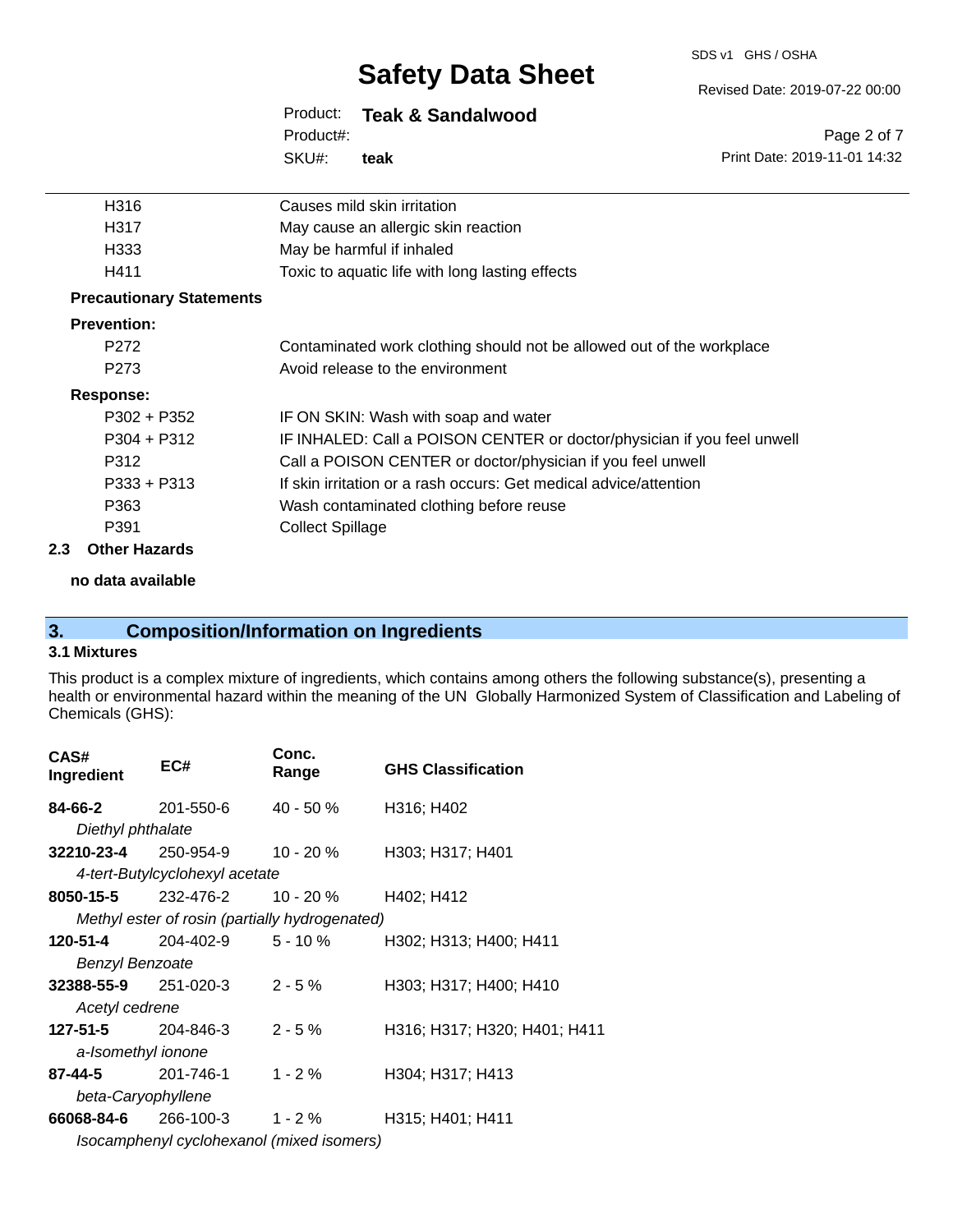SDS v1 GHS / OSHA

Revised Date: 2019-07-22 00:00

Print Date: 2019-11-01 14:32

Page 3 of 7

#### Product: **Teak & Sandalwood**

Product#:

SKU#: **teak**

| CAS#<br>Ingredient           | EC#                                      | Conc.<br>Range                                            | <b>GHS Classification</b>                                                                                     |
|------------------------------|------------------------------------------|-----------------------------------------------------------|---------------------------------------------------------------------------------------------------------------|
| 105-87-3                     | 203-341-5                                | $0.1 - 1.0 %$                                             | H315; H317; H401; H412                                                                                        |
| Geranyl Acetate              |                                          |                                                           |                                                                                                               |
|                              |                                          | See Section 16 for full text of GHS classification codes  |                                                                                                               |
|                              |                                          |                                                           | See Section 16 for full text of GHS classification codes which where not shown in section 2                   |
|                              |                                          | Total Hydrocarbon Content (% $w/w$ ) = 2.23               |                                                                                                               |
| 4.                           | <b>First Aid Measures</b>                |                                                           |                                                                                                               |
| 4.1                          | <b>Description of first aid measures</b> |                                                           |                                                                                                               |
| Inhalation:                  |                                          |                                                           | Remove from exposure site to fresh air and keep at rest.<br>Obtain medical advice.                            |
| <b>Eye Exposure:</b>         |                                          |                                                           | Flush immediately with water for at least 15 minutes.<br>Contact physician if symptoms persist.               |
| <b>Skin Exposure:</b>        |                                          |                                                           | Remove contaminated clothes. Wash thoroughly with water (and soap).<br>Contact physician if symptoms persist. |
| Ingestion:                   |                                          |                                                           | Rinse mouth with water and obtain medical advice.                                                             |
|                              |                                          |                                                           | 4.2 Most important symptoms and effects, both acute and delayed                                               |
| <b>Symptoms:</b>             |                                          |                                                           | no data available                                                                                             |
| <b>Risks:</b>                |                                          |                                                           | Refer to Section 2.2 "Hazard Statements"                                                                      |
|                              |                                          |                                                           | 4.3 Indication of any immediate medical attention and special treatment needed                                |
| Treatment:                   |                                          |                                                           | Refer to Section 2.2 "Response"                                                                               |
| 5.                           | <b>Fire-Fighting measures</b>            |                                                           |                                                                                                               |
| 5.1                          | <b>Extinguishing media</b>               |                                                           |                                                                                                               |
| Suitable:                    |                                          |                                                           | Carbon dioxide (CO2), Dry chemical, Foam                                                                      |
| Unsuitable                   |                                          |                                                           | Do not use a direct water jet on burning material                                                             |
|                              |                                          | 5.2 Special hazards arising from the substance or mixture |                                                                                                               |
| <b>During fire fighting:</b> |                                          |                                                           | Water may be ineffective                                                                                      |
|                              | 5.3 Advice for firefighters              |                                                           |                                                                                                               |
|                              | <b>Further information:</b>              |                                                           | Standard procedure for chemical fires                                                                         |

### **6. Accidental Release Measures**

**6.1 Personal precautions, protective equipment and emergency procedures**

Avoid inhalation and contact with skin and eyes. A self-contained breathing apparatus is recommended in case of a major spill.

#### **6.2 Environmental precautions**

Keep away from drains, soil, and surface and groundwater.

#### **6.3 Methods and materials for containment and cleaning up**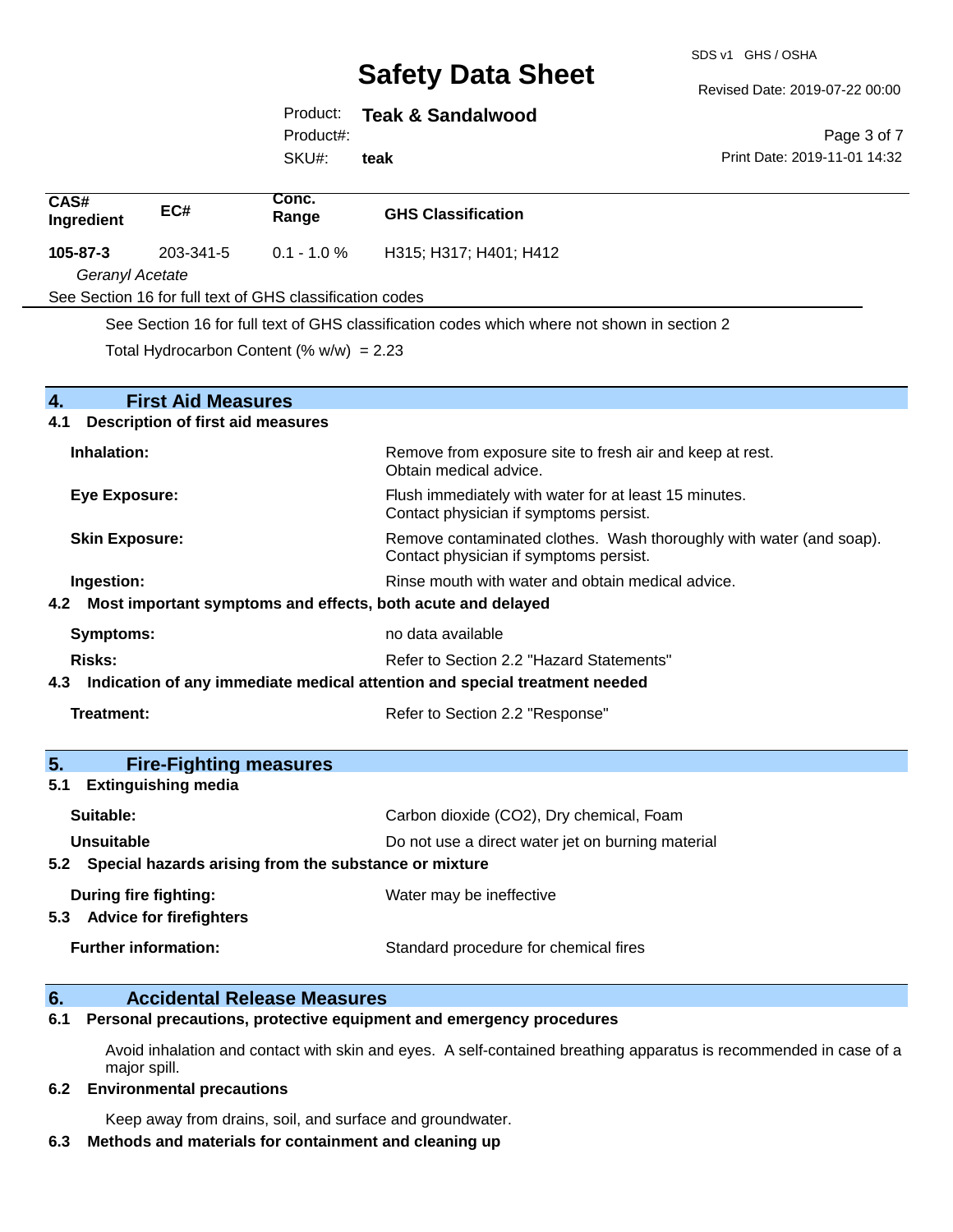Revised Date: 2019-07-22 00:00

### Product: **Teak & Sandalwood**

Product#:

SKU#: **teak**

Page 4 of 7 Print Date: 2019-11-01 14:32

Clean up spillage promptly. Remove ignition sources. Provide adequate ventilation. Avoid excessive inhalation of vapors. Gross spillages should be contained by use of sand or inert powder and disposed of according to the local regulations.

#### **6.4 Reference to other sections**

Not Applicable

### **7. Handling and Storage**

#### **7.1 Precautions for safe handling**

Apply according to good manufacturing and industrial hygiene practices with proper ventilation. Do not drink, eat or smoke while handling. Respect good personal hygiene.

#### **7.2 Conditions for safe storage, including any incompatibilities**

Store in a cool, dry and ventilated area away from heat sources and protected from light in tightly closed original container. Avoid uncoated metal container. Keep air contact to a minimum.

#### **7.3 Specific end uses**

No information available

#### **8. Exposure Controls/Personal Protection**

#### **8.1 Control parameters**

| <b>Exposure Limits:</b><br><b>Component</b> |                                |                                                                                                                                          | <b>ACGIH</b> | ACGIH | <b>OSHA</b> | <b>OSHA</b><br>TWA ppm STEL ppm TWA ppm STEL ppm |
|---------------------------------------------|--------------------------------|------------------------------------------------------------------------------------------------------------------------------------------|--------------|-------|-------------|--------------------------------------------------|
| 84-66-2                                     | Diethyl phthalate              |                                                                                                                                          | 5            |       |             |                                                  |
|                                             | <b>Engineering Controls:</b>   | Use local exhaust as needed.<br>8.2 Exposure controls - Personal protective equipment                                                    |              |       |             |                                                  |
| Eye protection:                             |                                | Tightly sealed goggles, face shield, or safety glasses with brow guards and side shields, etc.<br>as may be appropriate for the exposure |              |       |             |                                                  |
|                                             | <b>Respiratory protection:</b> | Avoid excessive inhalation of concentrated vapors. Apply local ventilation where appropriate.                                            |              |       |             |                                                  |

**Skin protection:** Avoid Skin contact. Use chemically resistant gloves as needed.

#### **9. Physical and Chemical Properties**

#### **9.1 Information on basic physical and chemical properties**

| Appearance:                | Liquid                                 |
|----------------------------|----------------------------------------|
| Odor:                      | <b>Conforms to Standard</b>            |
| Color:                     | Yellow to Golden (Olive) Yellow (G3-6) |
| <b>Viscosity:</b>          | Liquid                                 |
| <b>Freezing Point:</b>     | Not determined                         |
| <b>Boiling Point:</b>      | Not determined                         |
| <b>Melting Point:</b>      | Not determined                         |
| <b>Flashpoint (CCCFP):</b> | >200 F (93.33 C)                       |
| <b>Auto flammability:</b>  | Not determined                         |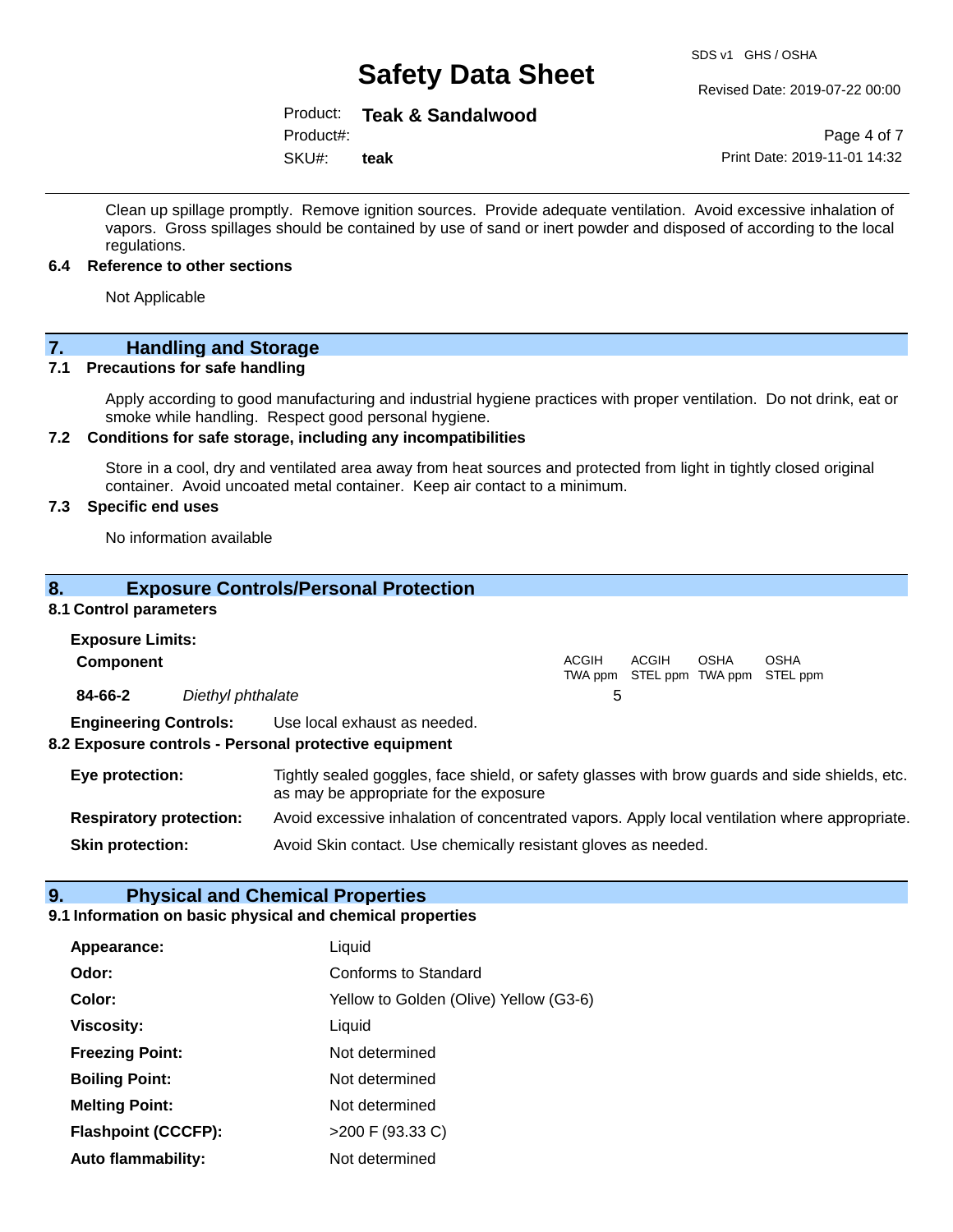#### Revised Date: 2019-07-22 00:00

# Product: **Teak & Sandalwood**

SKU#: Product#: **teak**

Page 5 of 7 Print Date: 2019-11-01 14:32

| <b>Explosive Properties:</b> | None Expected |
|------------------------------|---------------|
| <b>Oxidizing properties:</b> | None Expected |
| Vapor Pressure (mmHg@20 C):  | 0.0533        |
| %VOC:                        | 0.05          |
| Specific Gravity @ 25 C:     | 1.0440        |
| Density @ 25 C:              | 1.0410        |
| Refractive Index @ 20 C:     | 1.5000        |
| Soluble in:                  | Oil           |

# **10. Stability and Reactivity**

| 10.1 Reactivity                         | None                                               |
|-----------------------------------------|----------------------------------------------------|
| <b>10.2 Chemical stability</b>          | Stable                                             |
| 10.3 Possibility of hazardous reactions | None known                                         |
| 10.4 Conditions to avoid                | None known                                         |
| 10.5 Incompatible materials             | Strong oxidizing agents, strong acids, and alkalis |
| 10.6 Hazardous decomposition products   | None known                                         |

# **11. Toxicological Information**

### **11.1 Toxicological Effects**

Acute Toxicity Estimates (ATEs) based on the individual Ingredient Toxicity Data utilizing the "Additivity Formula"

| Acute toxicity - Oral - (Rat) mg/kg                | (LD50: 4575.1770) May be harmful if swallowed            |
|----------------------------------------------------|----------------------------------------------------------|
| Acute toxicity - Dermal - (Rabbit) mg/kg           | Not classified - the classification criteria are not met |
| Acute toxicity - Inhalation - (Rat) mg/L/4hr       | (LD50: 26.2835) May be harmful if inhaled                |
| <b>Skin corrosion / irritation</b>                 | May be harmful if inhaled                                |
| Serious eye damage / irritation                    | Not classified - the classification criteria are not met |
| <b>Respiratory sensitization</b>                   | Not classified - the classification criteria are not met |
| <b>Skin sensitization</b>                          | May cause an allergic skin reaction                      |
| <b>Germ cell mutagenicity</b>                      | Not classified - the classification criteria are not met |
| Carcinogenicity                                    | Not classified - the classification criteria are not met |
| <b>Reproductive toxicity</b>                       | Not classified - the classification criteria are not met |
| Specific target organ toxicity - single exposure   | Not classified - the classification criteria are not met |
| Specific target organ toxicity - repeated exposure | Not classified - the classification criteria are not met |
| <b>Aspiration hazard</b>                           | Not classified - the classification criteria are not met |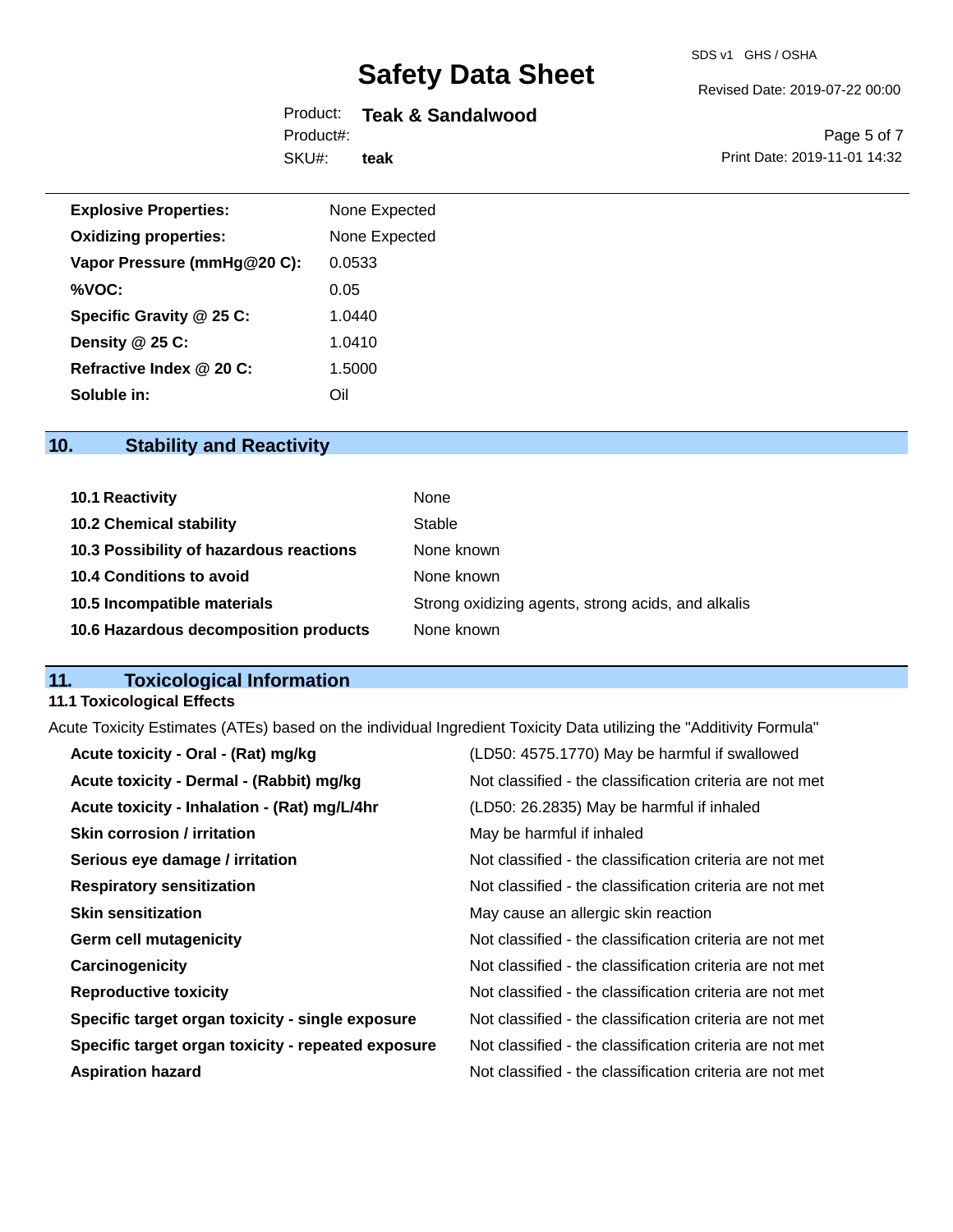SDS v1 GHS / OSHA

Revised Date: 2019-07-22 00:00

Product: **Teak & Sandalwood** Product#:

SKU#: **teak**

Page 6 of 7 Print Date: 2019-11-01 14:32

| 12.                   | <b>Ecological Information</b>      |                                                          |
|-----------------------|------------------------------------|----------------------------------------------------------|
| <b>12.1 Toxicity</b>  |                                    |                                                          |
|                       | <b>Acute acquatic toxicity</b>     | Not classified - the classification criteria are not met |
|                       | <b>Chronic acquatic toxicity</b>   | Toxic to aquatic life with long lasting effects          |
|                       | <b>Toxicity Data on soil</b>       | no data available                                        |
|                       | <b>Toxicity on other organisms</b> | no data available                                        |
|                       | 12.2 Persistence and degradability | no data available                                        |
|                       | 12.3 Bioaccumulative potential     | no data available                                        |
| 12.4 Mobility in soil |                                    | no data available                                        |
|                       | 12.5 Other adverse effects         | no data available                                        |

#### **13. Disposal Conditions**

#### **13.1 Waste treatment methods**

Do not allow product to reach sewage systems. Dispose of in accordance with all local and national regulations. Send to a licensed waste management company.The product should not be allowed to enter drains, water courses or the soil. Do not contaminate ponds, waterways or ditches with chemical or used container.

#### **14. Transport Information**

| <b>Marine Pollutant</b>                                       | Yes. Ingredient of greatest environmental impact:<br>32388-55-9 : (2 - 5 %) : Acetyl cedrene |              |                                     |                 |               |
|---------------------------------------------------------------|----------------------------------------------------------------------------------------------|--------------|-------------------------------------|-----------------|---------------|
| <b>Regulator</b>                                              |                                                                                              | <b>Class</b> | <b>Pack Group</b>                   | <b>Sub Risk</b> | UN-nr.        |
| U.S. DOT (Non-Bulk)                                           |                                                                                              |              | Not Regulated - Not Dangerous Goods |                 |               |
| <b>Chemicals NOI</b>                                          |                                                                                              |              |                                     |                 |               |
| <b>ADR/RID (International Road/Rail)</b>                      |                                                                                              |              |                                     |                 |               |
| <b>Environmentally Hazardous</b><br>Substance, Liquid, n.o.s. |                                                                                              | 9            | Ш                                   |                 | <b>UN3082</b> |
| <b>IATA (Air Cargo)</b>                                       |                                                                                              |              |                                     |                 |               |
| <b>Environmentally Hazardous</b><br>Substance, Liquid, n.o.s. |                                                                                              | 9            | Ш                                   |                 | <b>UN3082</b> |
| IMDG (Sea)                                                    |                                                                                              |              |                                     |                 |               |
| <b>Environmentally Hazardous</b><br>Substance, Liquid, n.o.s. |                                                                                              | 9            | Ш                                   |                 | UN3082        |

|  | 15. | <b>Regulatory Information</b> |
|--|-----|-------------------------------|
|--|-----|-------------------------------|

#### **U.S. Federal Regulations**

**TSCA (Toxic Substance Control Act)** All components of the substance/mixture are listed or exempt

**40 CFR(EPCRA, SARA, CERCLA and CAA)** This product contains the following components:

84-66-2 201-550-6 40 - 50 % Diethyl phthalate

**U.S. State Regulations**